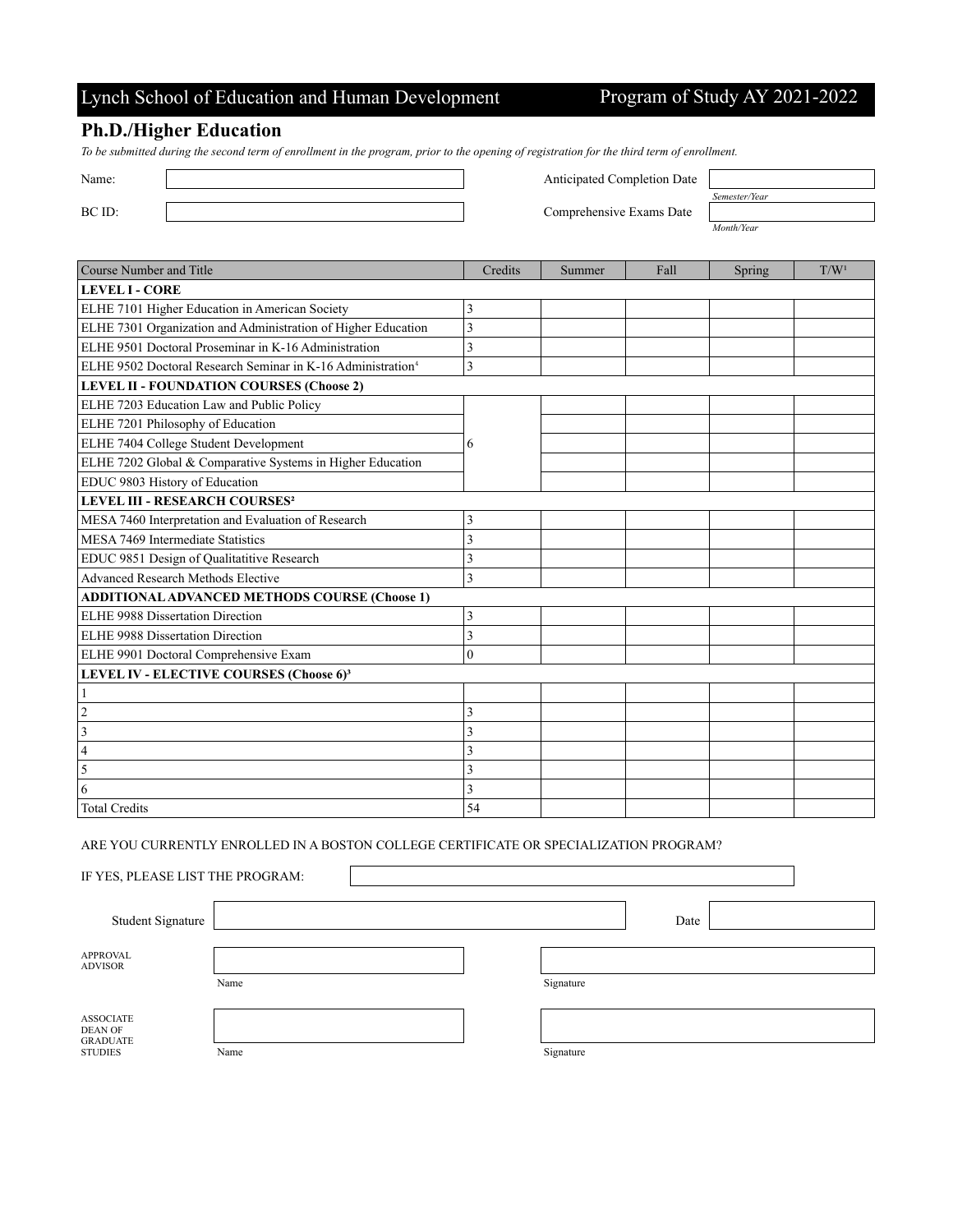1. Insert a T (transfer) or W (waiver) as appropriate. If seeking a trasfer of credits, you must also fill out a *transfer request form* available online. If requesting a waiver, you mustattach an official transcript to this form.

2. MESA 7468 Introductory Statistics will not be counted as an elective.

3. Elective courses, with the exception of ELHE 7401 (offered annually), are offered on 2-3 year cycles. See attached chart for proposed schedule of course offerings and speak to your advisor about recommended electives.

4. Students must have successfully completed their comprehensive exam and qualifying paper to enroll in this course.

| <b>Residency Requirement (select one of the following options)</b>                                                                                                                                                                                                                                                                             |  |  |
|------------------------------------------------------------------------------------------------------------------------------------------------------------------------------------------------------------------------------------------------------------------------------------------------------------------------------------------------|--|--|
| I will take three or hour graduate level courses for two consecutive semesters (fall and spring in the academic year                                                                                                                                                                                                                           |  |  |
| I will take two graduate level courses and have a full time assistantship for two consecutive semesters (fall and spring) in the academic year                                                                                                                                                                                                 |  |  |
| I will fulfull a minimum of three years of full time doctoral study.                                                                                                                                                                                                                                                                           |  |  |
| I will take two graduate level courses per semester for the academic year while employed half time or more in a professional position<br>relevant to the intended area of doctoral study. At least one course must be seminar based, linking theory, research, and practice in the intended<br>area of the doctorate<br>Professional Position: |  |  |
| Courses:                                                                                                                                                                                                                                                                                                                                       |  |  |
| I will petition the Associate Dean for an exception to the above options. (You must obtain prior approval for the exception from your academic<br>advisor.)<br>Please detail in the space below how the exception fulfills the intent of residency requirement, or attach a statement.                                                         |  |  |

#### **Signatures**

| Student     | Date |
|-------------|------|
| Advisor     | Date |
| Dept. Chair | Date |